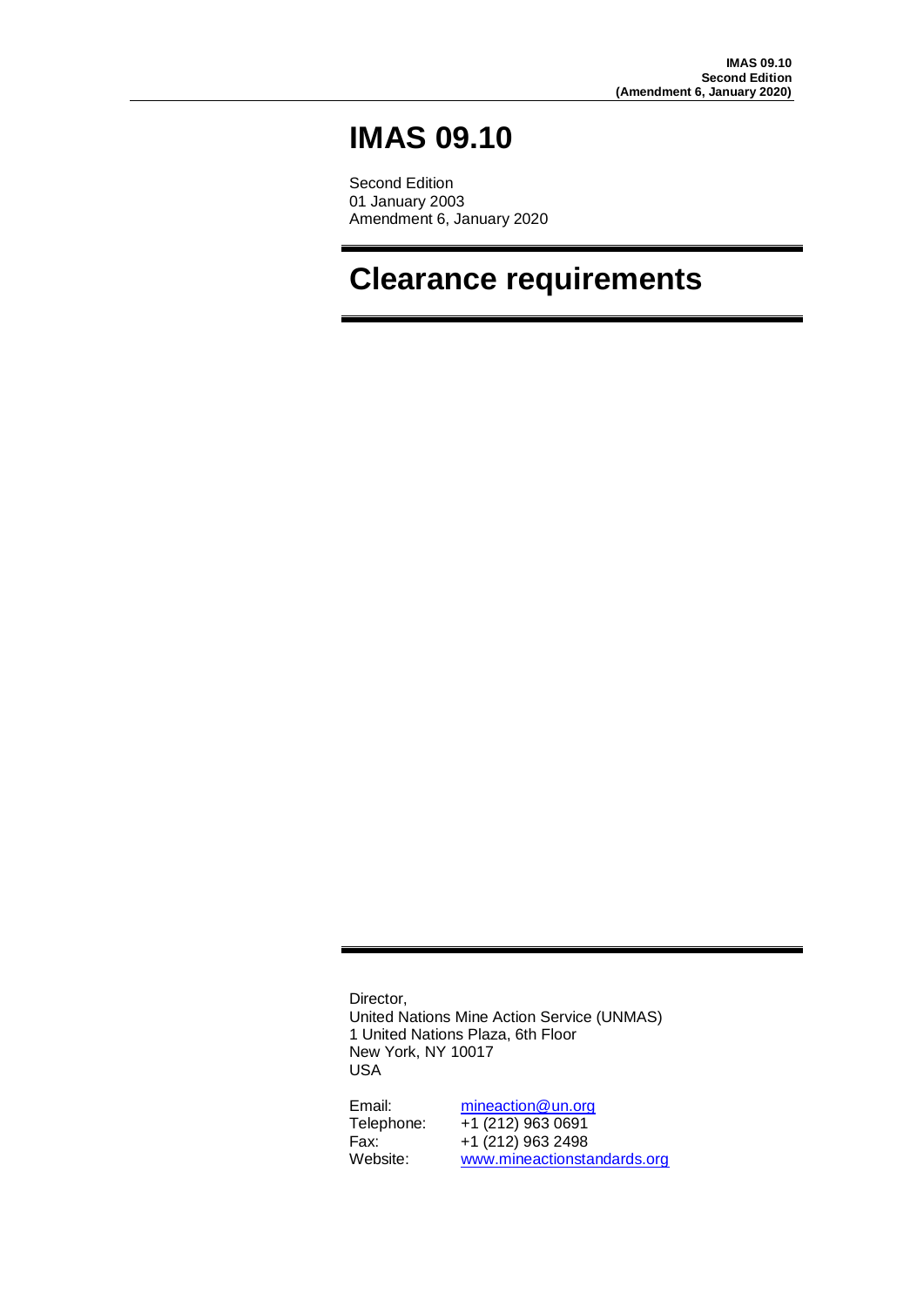### **Warning**

This document is current with effect from the date shown on the cover page. As the International Mine Action Standards (IMAS) are subject to regular review and revision, users should consult the IMAS project website in order to verify its status at , (http://www.mineactionstandards.org/, or through the UNMAS website at  $\int$  or through the UNMAS website at [www.mineaction.org.](http://www.mineaction.org/) 

### **Copyright notice**

This UN document is an International Mine Action Standard (IMAS) and is copyright protected by the UN. Neither this document, nor any extract from it, may be reproduced, stored or transmitted in any form, or by any means, for any other purpose without prior written permission from UNMAS, acting on behalf of the UN.

This document is not to be sold.

**Director** United Nations Mine Action Service (UNMAS) 1 United Nations Plaza, 6<sup>th</sup> Floor New York, NY 10017 USA

Email: [mineaction@un.org](mailto:mineaction@un.org)

Telephone: +1 (212) 963 0691<br>Fax: +1 (212) 963 2498  $+1$  (212) 963 2498

**UNMAS 2003 – All rights reserved**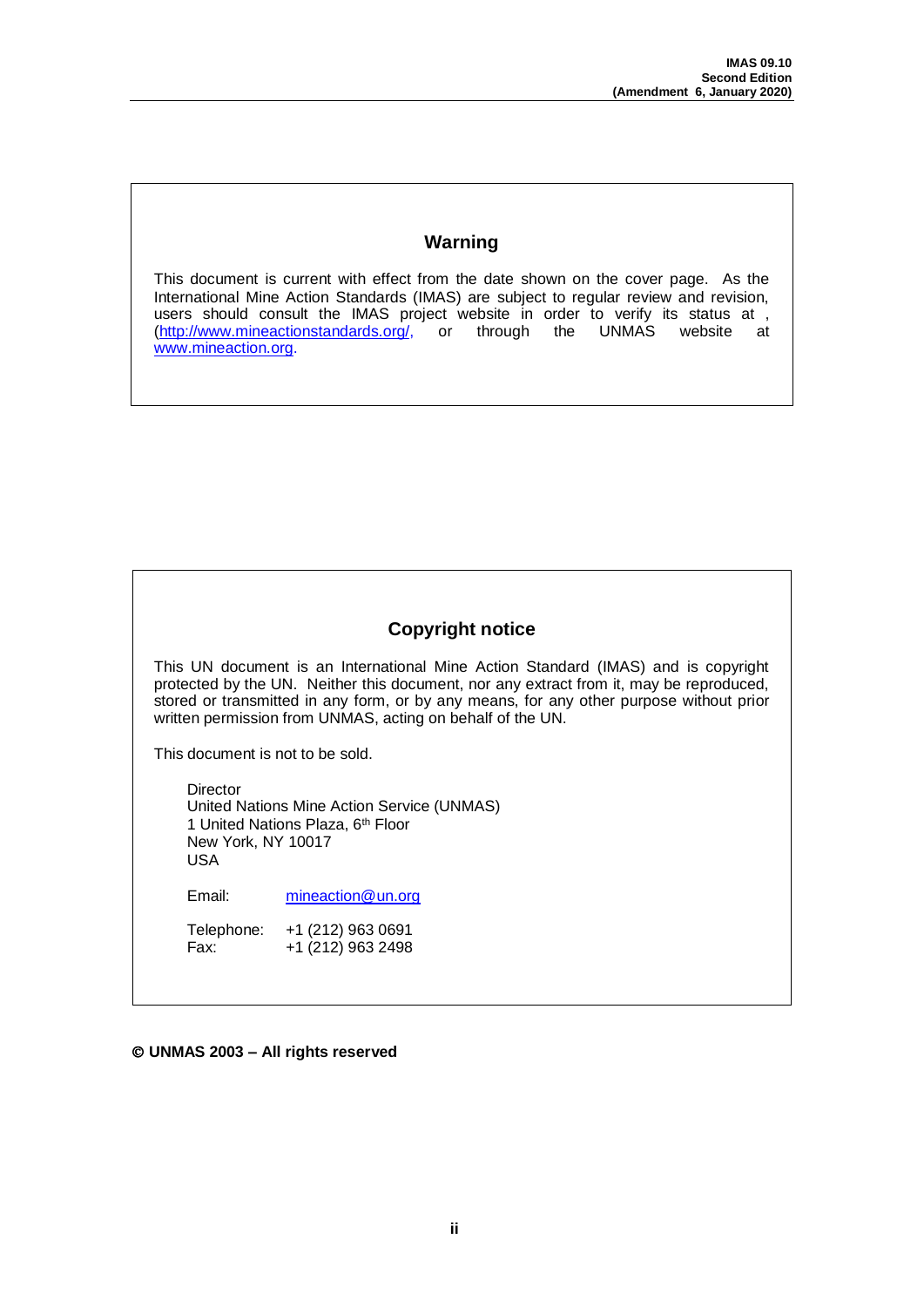# <span id="page-2-0"></span>**Contents**

| 1.   |  |  |  |  |
|------|--|--|--|--|
| 2.   |  |  |  |  |
| 3.   |  |  |  |  |
| 4.   |  |  |  |  |
| 5.   |  |  |  |  |
| 5.1. |  |  |  |  |
| 5.2. |  |  |  |  |
| 5.3. |  |  |  |  |
| 5.4. |  |  |  |  |
|      |  |  |  |  |
|      |  |  |  |  |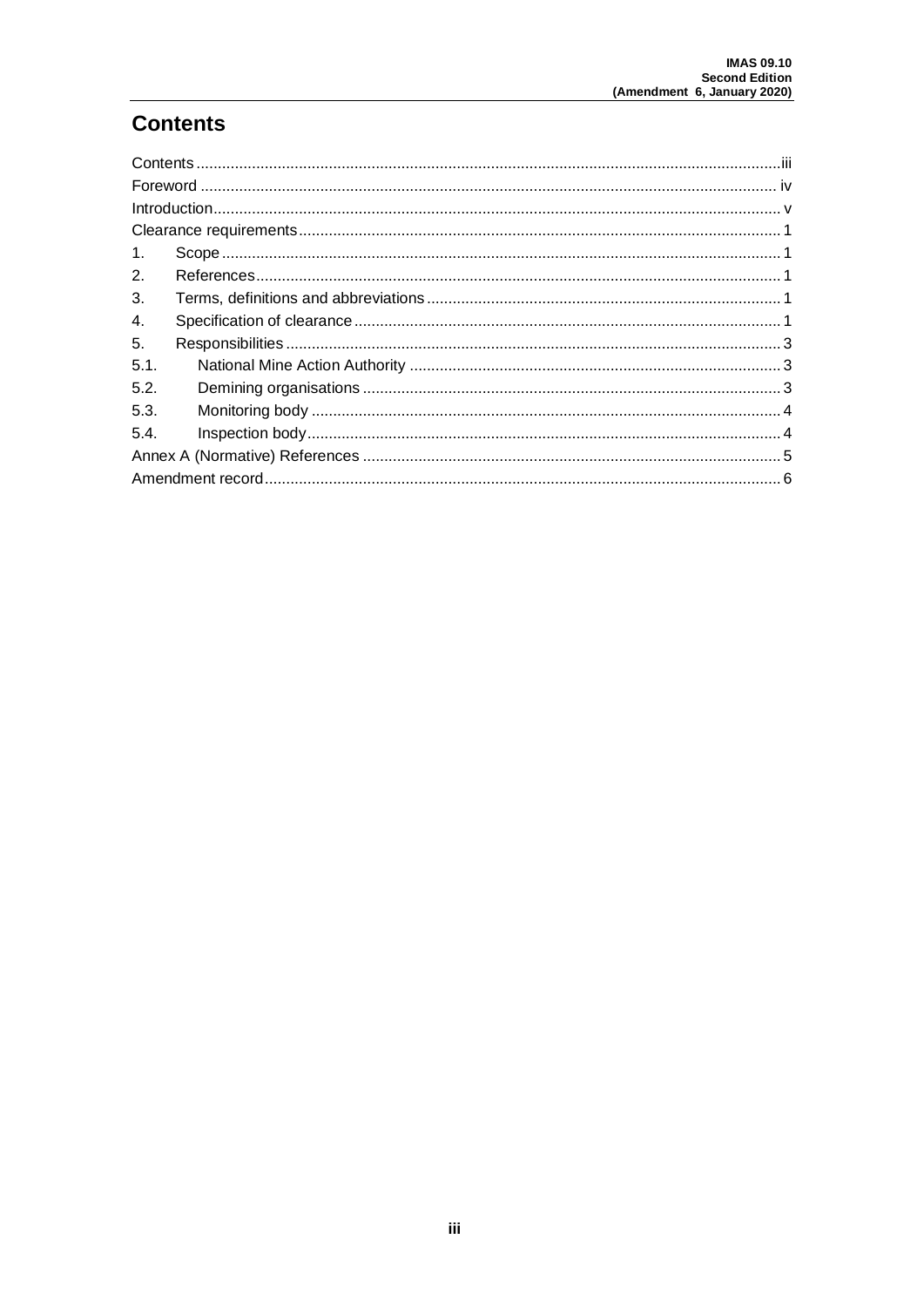# <span id="page-3-0"></span>**Foreword**

International standards for humanitarian demining programmes were first proposed by working groups at an international technical conference in Denmark, in July 1996. Criteria were prescribed for all aspects of demining, standards were recommended and a new universal definition of 'clearance' was agreed. In late 1996, the principles proposed in Denmark were developed by a UN-led working group and the International Standards for Humanitarian Mine Clearance Operations were developed. A first edition was issued by the UN Mine Action Service (UNMAS) in March 1997.

The scope of these original standards has since been expanded to include the other components of mine action and to reflect changes to operational procedures, practices and norms. The standards were re-developed and renamed as International Mine Action Standards (IMAS) with the first edition produced in October 2001.

The United Nations has a general responsibility for enabling and encouraging the effective management of mine action programmes, including the development and maintenance of standards. UNMAS, therefore, is the office within the United Nations responsible for the development and maintenance of IMAS. IMAS are produced with the assistance of the Geneva International Centre for Humanitarian Demining.

The work of preparing, reviewing and revising IMAS is conducted by technical committees, with the support of international, governmental and non-governmental organisations. The latest version of each standard, together with information on the work of the technical committees, can be found at [http://www.mineactionstandards.org/.](http://www.mineactionstandards.org/) Individual IMAS are reviewed at least every three years to reflect developing mine action norms and practices and to incorporate changes to international regulations and requirements.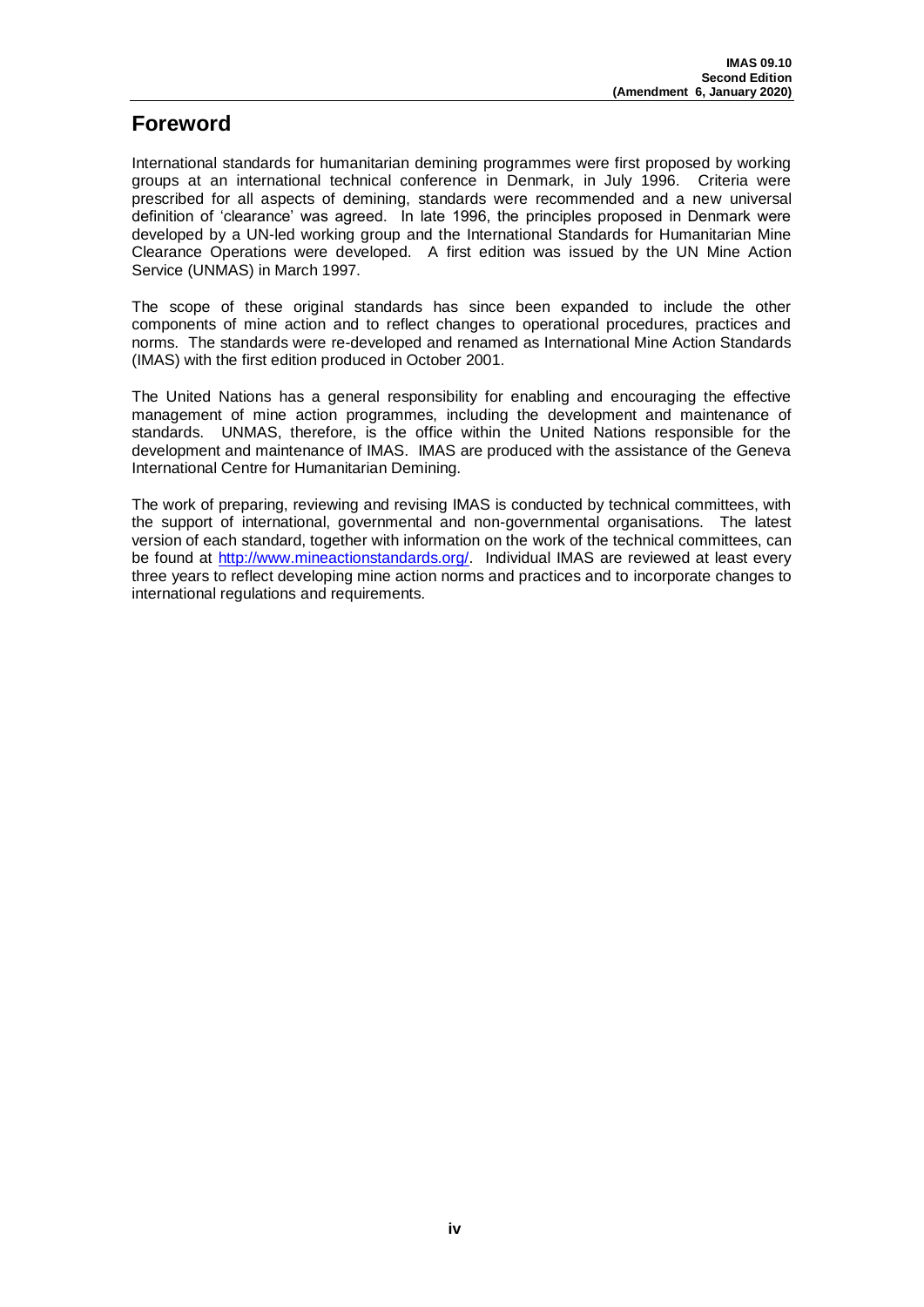# <span id="page-4-0"></span>**Introduction**

Land Release is the process of applying all reasonable effort to identify, define, and remove all presence and suspicion of mines/ERW through non-technical survey, technical survey and/or clearance. The criteria for "all reasonable effort" shall be defined by the NMAA. Clearance is the last activity in this process and should ideally only be carried out in Confirmed Hazardous Areas (CHA), which are normally established following a non-technical survey or technical survey.

The aim of clearance is the identification and removal or destruction of all mines and Explosive Remnants of War (ERW) hazards, (including unexploded sub-munitions), from a specified area to a specified depth to ensure the land is safe for land users. The objective is to promote a culture where the demining community seeks to achieve this target by developing and applying appropriate management procedures, by establishing and continuously improving the skills of managers and deminers, and by procuring safe, effective and efficient equipment.

The beneficiaries of humanitarian demining programmes must be confident that cleared and released land is safe for their use. This requires management systems and clearance procedures which are appropriate, effective, efficient and safe. All relevant parts and members of the local community should be involved in the process and should also receive regular briefings and explanations during the clearance operation as this acts as a very effective confidence building measure. Community Liaison (CL) is an integral part of the land release process and can be achieved by the services of a Mine Risk Education (MRE) team, or by suitably trained members of the demining organisation.

This standard adopts a two-stage approach. Stage 1, Quality Assurance (QA), involves the accreditation and monitoring of the demining organisation before and during the clearance process. To achieve this, demining organisations must establish an effective management organisation, develop and maintain procedures, and apply these procedures in a safe, effective and efficient manner. Management procedures should be transparent and auditable. Community involvement in the demining process should be monitored as part of the QA process. Stage 2, Quality Control (QC), involves the process of inspection of cleared land before it is formally released to the beneficiary for use.

This combined application of QA (before and during the clearance process) with post-clearance QC will contribute to achieving an acceptable level of confidence that the land is safe for its intended use. The quality of clearance must be acceptable to both the National Mine Action Authority (NMAA) and the local community that benefits.

Where no mines are to be expected, the guidance provided in IMAS 09.11 Battle Area Clearance (BAC) or IATG 11.30 ASA Explosions – EOD Clearance should be followed as appropriate to the situation.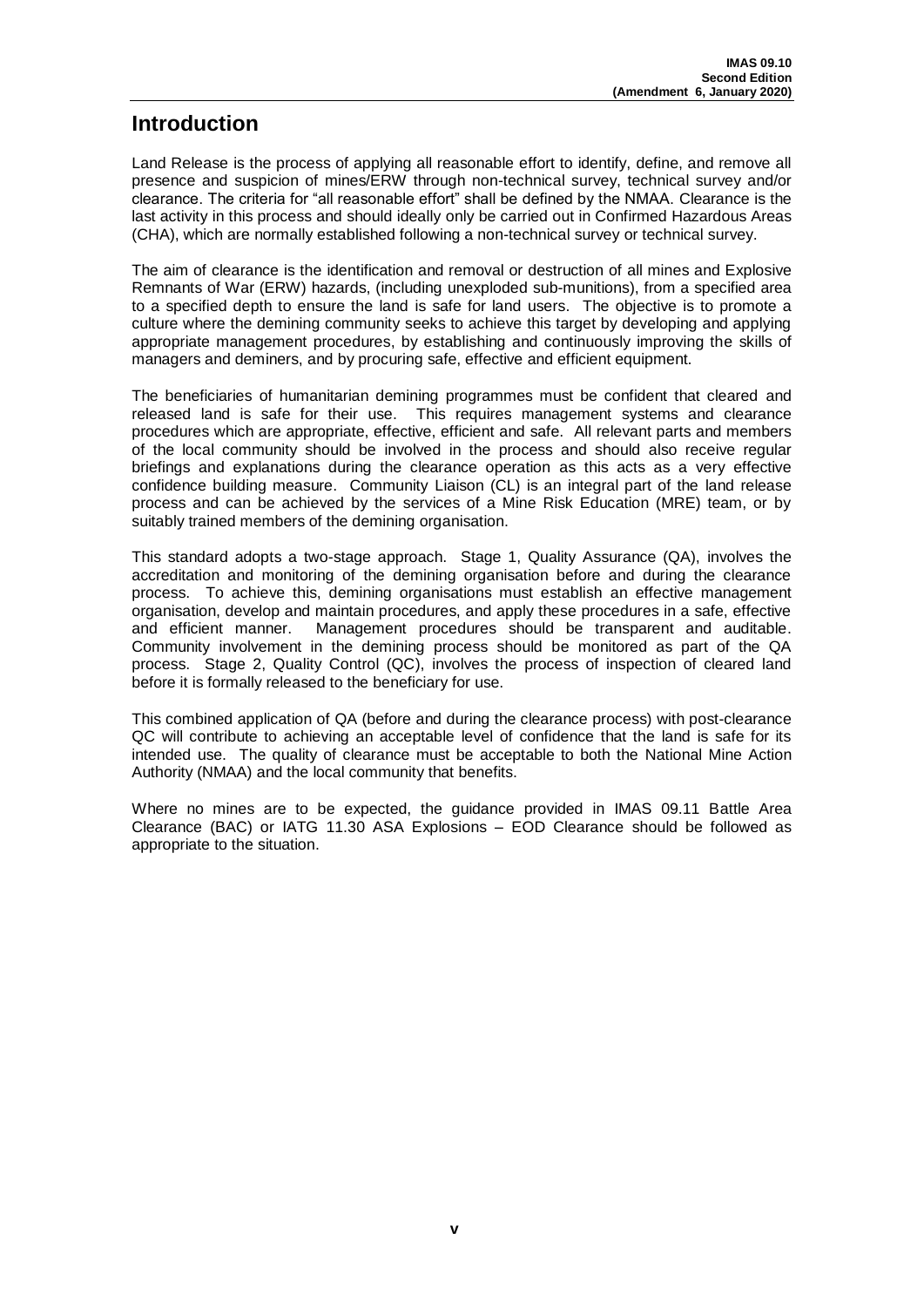# **Clearance requirements**

#### <span id="page-5-1"></span><span id="page-5-0"></span>**1. Scope**

This standard defines 'clearance' as part of the land release process and specifies the quality system (i.e. the organisation, procedures and responsibilities) necessary to determine that land has been cleared by the demining organisation in accordance with its contractual obligations.

IMAS 09.11 provides guidance for Battle Area Clearance. IATG 11.30 ASA Explosions – EOD Clearance provides guidance on clearance of the area around an ammunition storage site after an undesired explosion.

#### <span id="page-5-2"></span>**2. References**

A list of normative references is given in Annex A. Normative references are important documents to which reference is made in this standard and which form part of the provisions of this standard.

#### <span id="page-5-3"></span>**3. Terms, definitions and abbreviations**

A complete glossary of all the terms, definitions and abbreviations used in the IMAS series of standards is given in IMAS 04.10.

In the IMAS series of standards, the words 'shall', 'should' and 'may' are used to indicate the intended degree of compliance. This use is consistent with the language used in ISO standards and guidelines:

- a) 'shall' is used to indicate requirements, methods or specifications that are to be applied in order to conform to the standard;
- b) 'should' is used to indicate the preferred requirements, methods or specifications; and
- c) 'may' is used to indicate a possible method or course of action.

The term 'National Mine Action Authority (NMAA)' refers to the government entity, often an interministerial committee, in a mine-affected country charged with responsibility for the regulation, management and coordination of mine action.

Note: In the absence of a NMAA, it may be necessary and appropriate for the UN, or some other recognised international body, to assume some or all of the responsibilities, and fulfil some or all the functions, of a MAC or, less frequently, an NMAA.

The term 'demining organisation' refers to any organisation (government, NGO or commercial entity) responsible for implementing demining projects or tasks. Demining organisations include headquarters and support elements, and comprise one or more sub-units.

The term 'monitoring body' refers to any organisation that monitors the work of the demining organisation and its sub-units on behalf of the NMAA.

The term 'inspection body' refers to any organisation that conducts post-clearance QC on behalf of the NMAA by applying random sampling procedures, or other appropriate and agreed methods of inspection.

#### <span id="page-5-4"></span>**4. Specification of clearance**

Land shall be accepted as 'cleared' when the demining organisation has ensured the removal and/or destruction of all mine and ERW hazards, (including unexploded sub-munitions), from the specified area to the specified depth.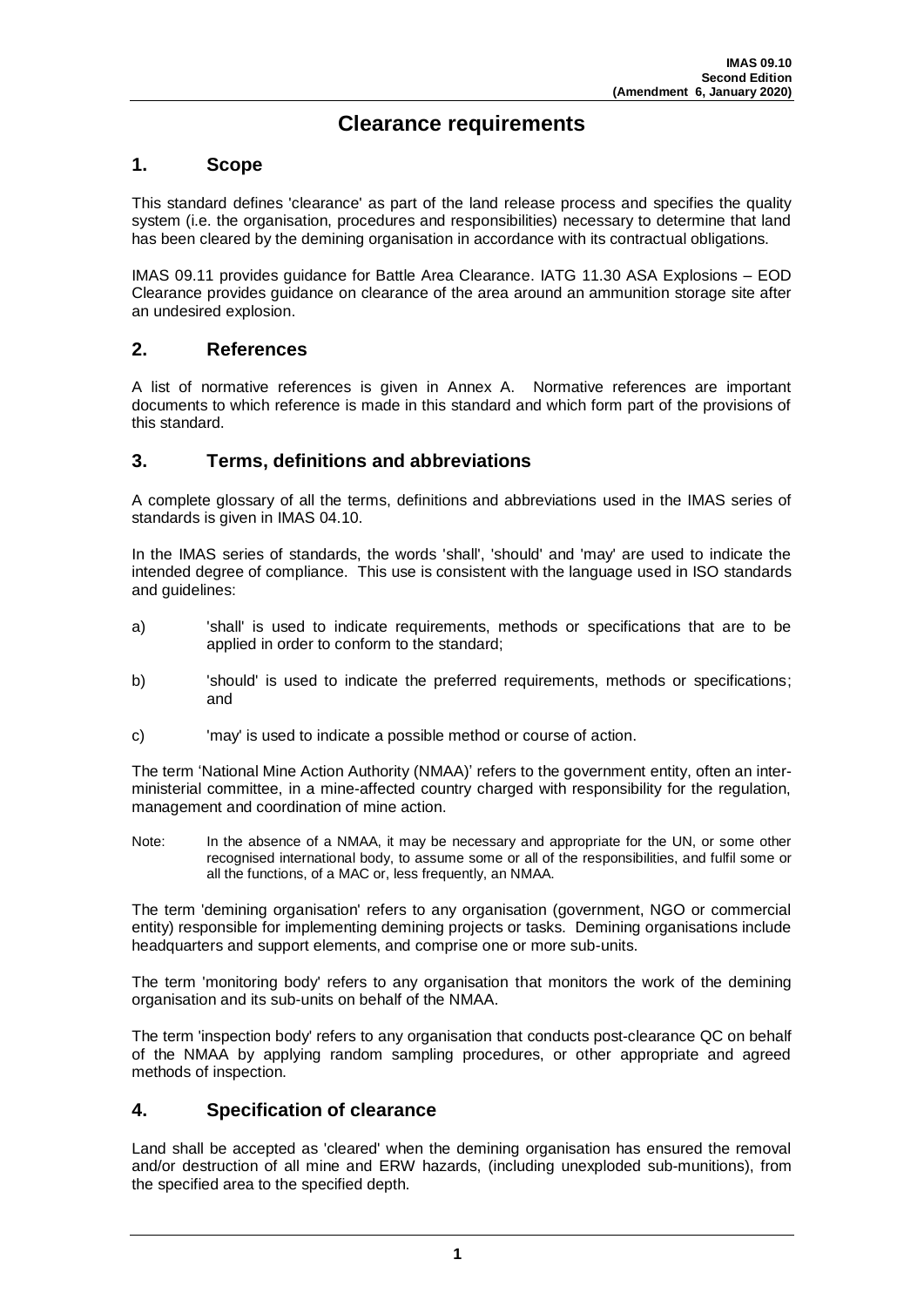The specified area to be cleared shall be determined by a non-technical and/or technical survey or from other reliable information which establishes the extent of the mine and ERW hazard area. See IMAS 08.10 for non-technical survey and IMAS 08.20 for technical survey.

Note: The priorities for clearance shall be determined by the impact on the individual community balanced against national infrastructure priorities.

The specified depth of clearance shall be determined by a technical survey, or from other reliable information, which establishes the anticipated depth of the mine and ERW hazards, and an assessment of the intended land use. When there is no reliable information on the depth of the local mine and ERW hazards, the NMAA should consider adopting a default depth. For the clearance of minimum metal mines, and when metal detectors are to be used, this default depth should be based on the effective detection depth of the metal detectors in use. Independent tests have shown that minimum metal mines can be detected, with modern metal detectors, at search depths of 130mm below the original surface level. Therefore, the default depth should not be less than 130mm. The required clearance depth may be adjusted as clearance work progresses. Any amendment shall be agreed between with the NMAA and the demining organisation, and shall be formally recorded.

When mines and ERW are anticipated at depths greater than can be reliably detected with the available metal detectors, an alternative or combined method of clearance shall be selected.

The specified area to be cleared and the required depth of clearance should be presented to the demining organisation by the NMAA in a site-specific tasking order. The tasking order may also indicate:

- a) any additional activities required, e.g. marking;
- b) the demining resources to be used;
- c) how long the demining organisation is expected to work on the task
- d) any additional clearance quality requirements; and
- e) the requirements for monitoring and inspection.

The removal and/or destruction of all mine and ERW hazards in the specified area to the specified depth shall be ensured by:

- f) using accredited demining organisation(s) with operationally accredited capabilities, such as manual clearance, MDD teams, mechanical systems and community liaison teams. Guidelines on accreditation of demining organizations are given in IMAS 07.30;
- g) using appropriate management practices, and applying safe and effective operational procedures. Guidelines on demining worksite safety and safety distance are given in IMAS 10.20. Information on Personal Protective Equipment is provided in IMAS 10.30. IMAS 09.30 provides guidelines on Explosive Ordnance Disposal (EOD). IATG 11.30 ASA Explosions – EOD Clearance provides advice on the clearance after ammunition storage area explosions;
- h) monitoring the demining organisation and its sub-units. Guidelines on the monitoring of mine action organisations are given in IMAS 07.40; and
- i) conducting a process of post-clearance inspection of cleared land.

The contractual arrangements should specify the area to be cleared, the clearance depth, and the requirements for monitoring and inspection. These should be specified by the NMAA, and agreed during the contractual arrangements.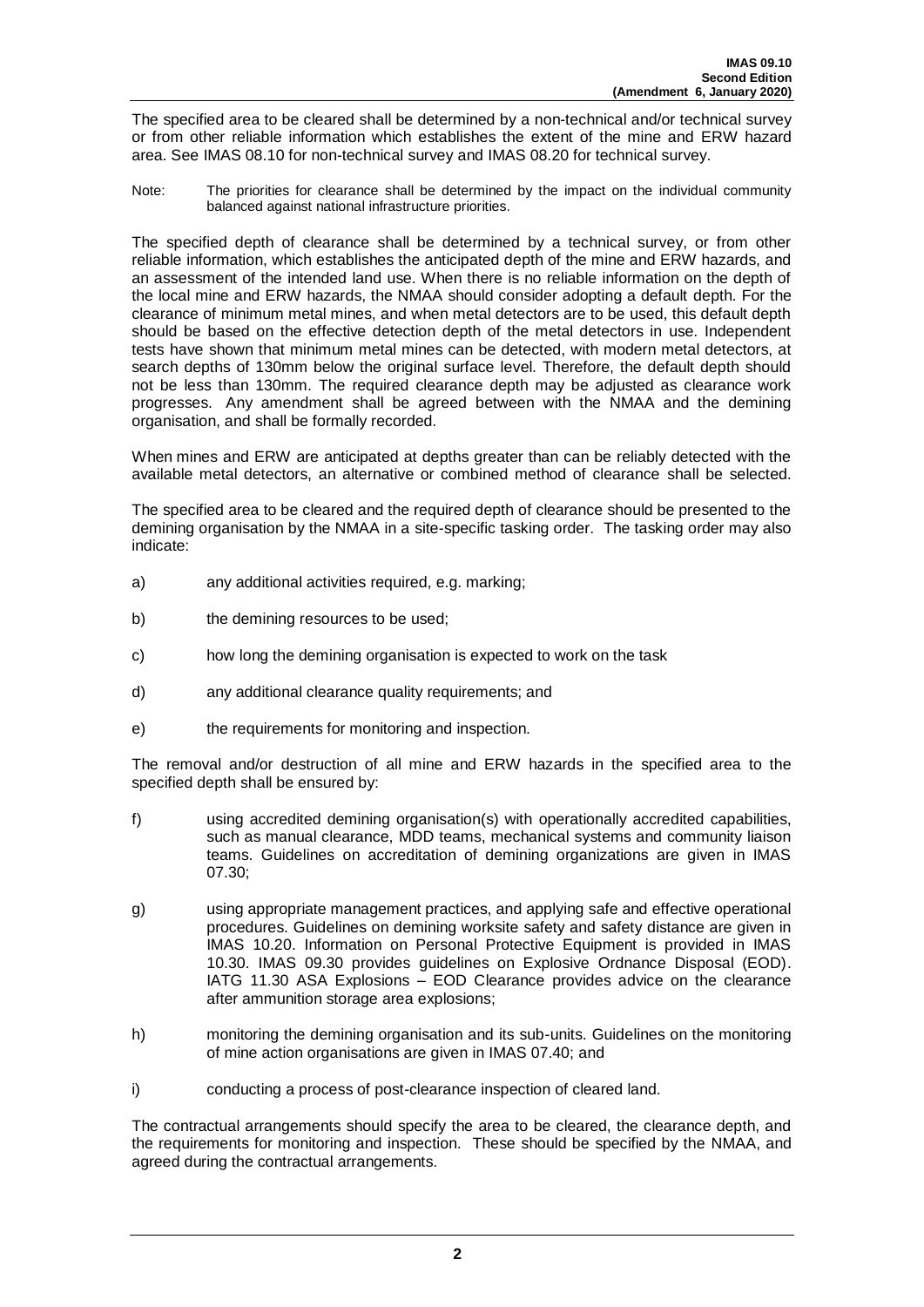- Note: Specifying clearance depths will depend on the intended land use, the likely mine or ERW hazard in the area to be cleared and other environmental factors. For example:
	- Mines and ERW, including unexploded sub-munitions, may be on the surface of the ground. In this case, the specification may call for the removal and or destruction only of surface laid mine and ERW hazards. When no mines are expected, see IMAS 09.11 BAC.
	- Clearance in urban areas may require the removal of many metres of rubble as part of the clearance process.
	- In situations where large bombs and missiles and cluster munitions have been used, the depth of clearance may be several metres.
	- Shifting sands in desert areas or coastal areas may require clearance to a depth of 1.0m or 2.0m to locate and destroy mines which were originally laid at a depth of no more than 10cm.
- Note: If the ground level has changed since mines were originally emplaced, then the contractual arrangements shall be written in such a way as to ensure that there is no misunderstanding over the required clearance depth.
- Note: There may be circumstances where a demining organisation is funded to operate in an area with a mandate to identify its own clearance tasks based on general priorities provided by the donor and/or NMAA. In such circumstances, the demining organisation should use guidelines provided in IMAS 07.11 Land Release, in advance of clearance, and should formally record the area and depth of the intended clearance.
- Note: Community Liaison is intended to ensure the mine action programmes are sensitive and responsive to community needs and priorities including the special needs of men, women, boys or girls. It should also ensure that the mine-affected communities understand and support mine action.

#### <span id="page-7-0"></span>**5. Responsibilities**

#### <span id="page-7-1"></span>**5.1. National Mine Action Authority**

The NMAA shall:

- a) specify the area to be cleared and depth of clearance in contracts and agreements;
- b) specify the standards and guidelines for QA and QC to be applied to clearance contracts and agreements;
- c) accredit demining organisations as fit to undertake clearance;
- d) provide for a system to monitor the work of the demining organizations; and
- e) maintain a registry of cleared and uncleared land showing the clearance status for each hazardous area.

#### <span id="page-7-2"></span>**5.2. Demining organisations**

The organisation undertaking clearance shall:

- a) gain from the NMAA accreditation to operate as a clearance organisation;
- b) apply the NMAA clearance standard. In the absence of national standards, the clearance organisation shall apply the IMAS, or such standards as are specified in their contract or agreement;
- c) maintain and make available documentation of clearance as specified by the NMAA;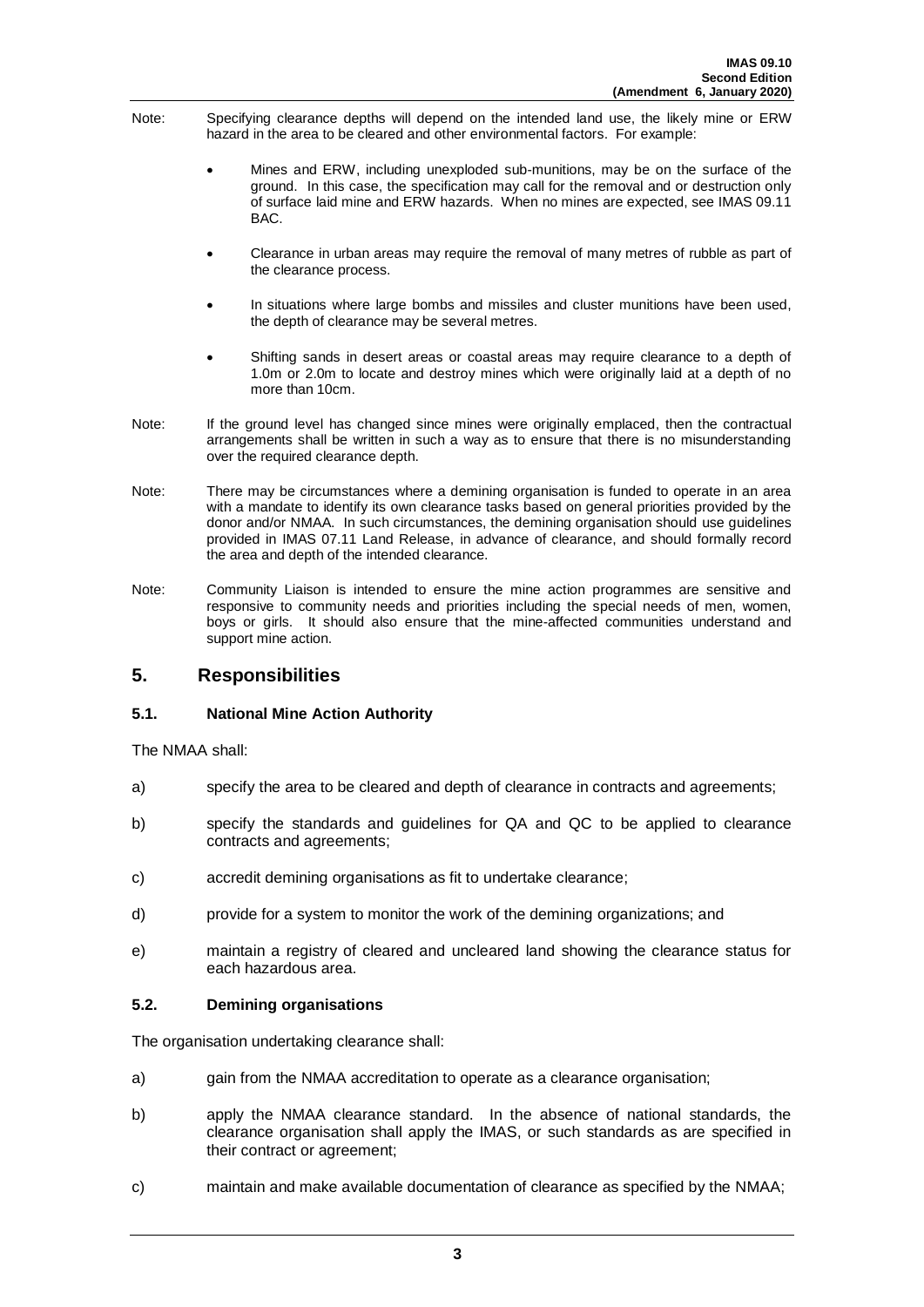- d) apply management practices and operational procedures which aim to clear land to the requirements specified in the contract and agreement(s); and
- e) ensure that the mine affected community is fully cognisant of all demining activities in the area and the specific implications for the men, women and children of the community.

In the absence of a NMAA, the demining organisation shall assume additional responsibilities. These include, but are not restricted to:

- f) for each hazardous area, and prior to any clearance, agree the requirement and formally document the area of the intended clearance and the depth of the intended clearance;
- g) establish and apply a system of monitoring the clearance activities, and postclearance inspections of cleared land; and
- h) assist the host nation, during the establishment of a NMAA, in framing national standards for clearance quality.

#### <span id="page-8-0"></span>**5.3. Monitoring body**

The monitoring body shall:

- a) gain from the NMAA accreditation to operate as a monitoring body;
- b) monitor the demining organisation and its sub-units in accordance with IMAS 07.40 and the requirements of the NMAA; and
- c) maintain and make available documentation of monitoring inspections as specified by the NMAA.

#### <span id="page-8-1"></span>**5.4. Inspection body**

The inspection body shall:

- a) gain from the NMAA accreditation to operate as an inspection body;
- b) apply any sampling procedures in accordance with the requirements of the NMAA; and
- c) maintain and make available documentation of inspections as specified by the NMAA.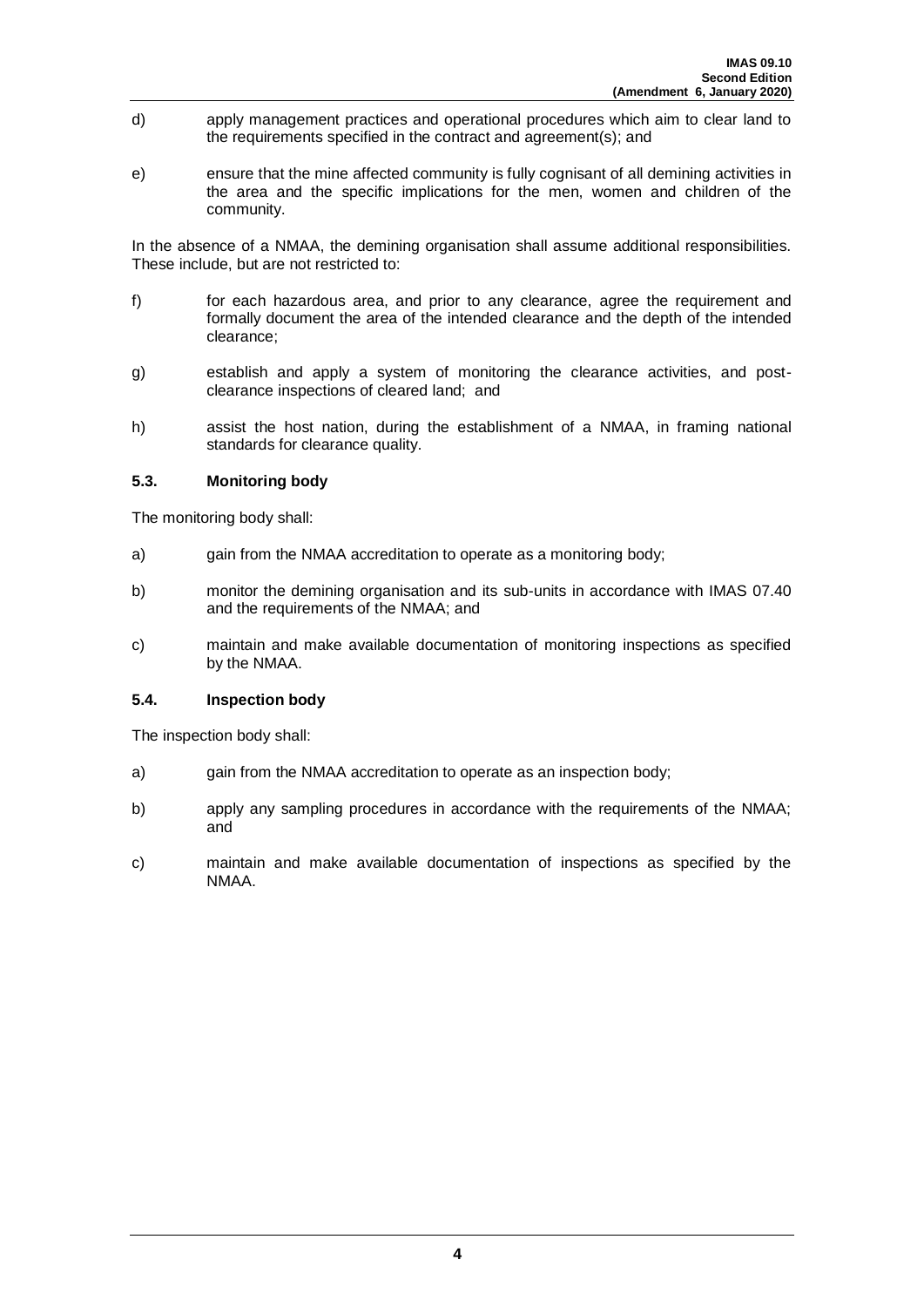# **Annex A** (Normative) **References**

<span id="page-9-0"></span>The following normative documents contain provisions, which, through reference in this text, constitute provisions of this part of the standard. For dated references, subsequent amendments to, or revisions of, any of these publications do not apply. However, parties to agreements based on this part of the standard are encouraged to investigate the possibility of applying the most recent editions of the normative documents indicated below. For undated references, the latest edition of the normative document referred to applies. Members of ISO and IEC maintain registers of currently valid ISO or EN:

- a) IATG 11.30 ASA Explosions EOD Clearance;
- b) IMAS 04.10 Glossary of mine action terms, definitions and abbreviations;
- c) IMAS 07.30 Accreditation of demining organization;
- d) IMAS 07.40 Monitoring of demining organisations;
- e) IMAS 07.11 Land release;
- f) IMAS 08.10 Non-technical survey;
- g) IMAS 08.20 Technical survey;
- h) IMAS 09.11 Battle Area Clearance;
- i) IMAS 09.30 Explosive Ordnance Disposal;
- j) IMAS 10.20 S&OH demining worksite safety; and
- k) IMAS 10.30 Personal Protective Equipment.

The latest version/edition of these references should be used. GICHD hold copies of all references used in this standard. A register of the latest version/edition of the IMAS standards, guides and references is maintained by GICHD, and can be read on the IMAS website [\(http://www.mineactionstandards.org/\)](http://www.mineactionstandards.org/). NMAA, employers and other interested bodies and organisations should obtain copies before commencing mine action programmes.